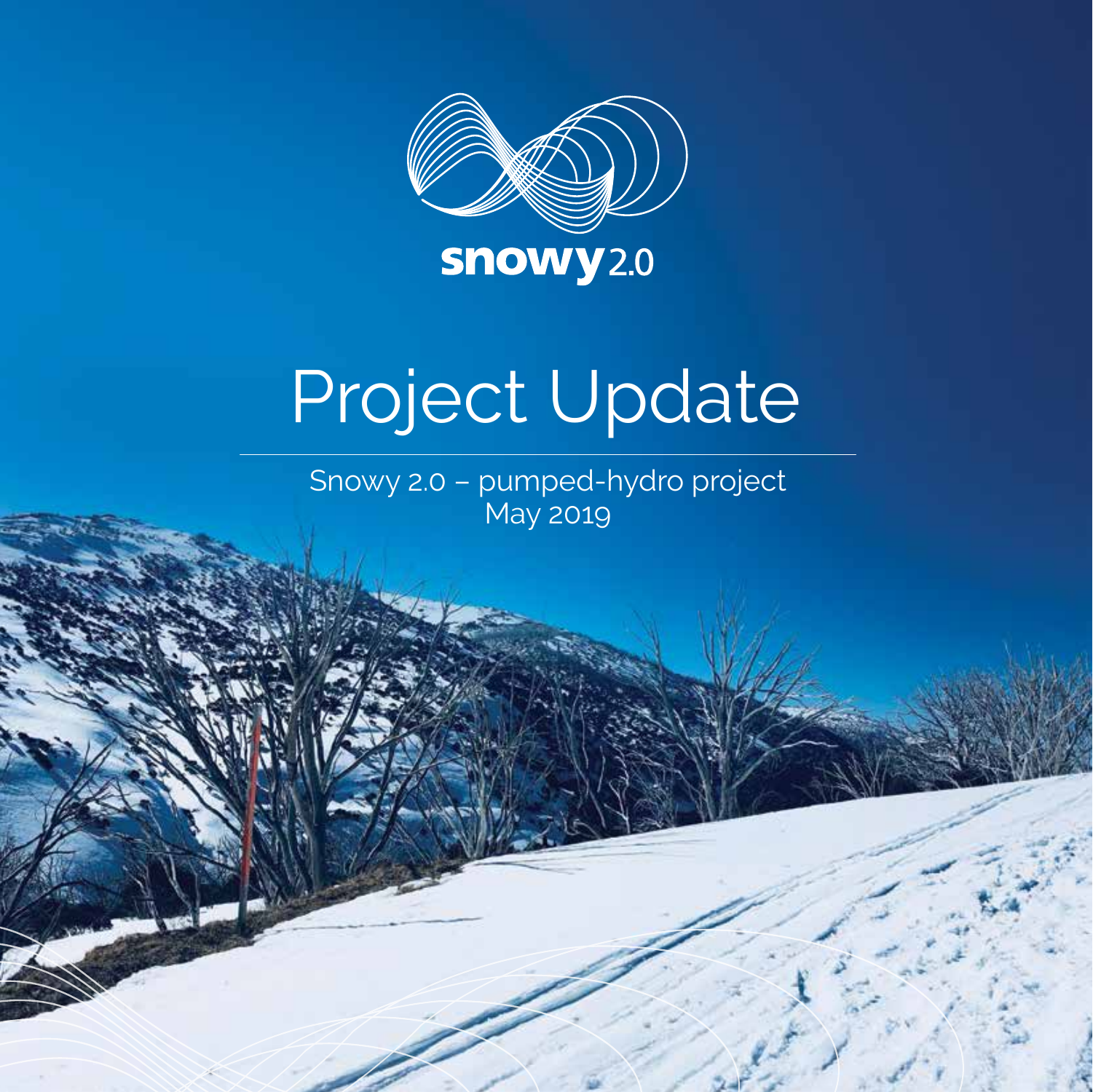

Paul Broad Managing Director and CEO Snowy Hydro Limited

## **CONTENTS**

- **3** INTRODUCTION
- **4** THE MODERN SNOWY HYDRO
- **5** ABOUT SNOWY 2.0
- **6** WHY WE NEED SNOWY 2.0
- **7** KEY BENEFITS
- **8** PROJECT ACTIVITY TO DATE AND ONGOING
- **11** BUILDING SNOWY 2.0
- **12** SAFETY
- **13** PRINCIPAL CONTRACTORS
- **13** WORKFORCE AND BUSINESS **OPPORTUNITIES**
- **14** PLANNING AND APPROVALS
- **14** WATER AND DAM LEVELS
- **15** ENVIRONMENTAL ASPECTS
- **16** SOCIAL ASPECTS
- **16** RECREATIONAL USE OF THE PARK
- **17** TRANSMISSION
- **18** EXPLORATORY WORKS
- **19** PART OF THE COMMUNITY
- **19** COMMUNITY CONSULTATION AND PROJECT FEEDBACK

Snowy Hydro's existing fast-start assets, and increased capacity with Snowy 2.0, will 'firm up' large amounts of intermittent renewables, coming in and out of the system to fill the gaps by generating energy at times of peak demand. Snowy Hydro are experts in hydro power. For decades we've been successfully operating our pumping capability at Tumut 3 Power Station and that has been invaluable, especially in years of drought.

So, after a two-year journey of research, planning, project design, preparation and a lot of hard work, we are incredibly proud to be underway with Snowy 2.0.

There is plenty to be done now that the construction phase has begun. We will continue to work through a detailed environmental planning and approvals process for the project's Main Works and will continue to engage with our many stakeholders, including the local community. I encourage you to read more about Snowy 2.0 in this booklet and of course, we welcome your feedback.

#### **INTRODUCTION**

This is an exciting time for Snowy Hydro and the local region, with our major pumped-hydro Snowy Scheme expansion project, Snowy 2.0, given the green light.

In recent months we have appointed civil, mechanical and electrical contractors, received the NSW Government's planning approval for the Exploratory Works program and shareholder approval of the project, and following all of that, we commenced construction.

At Snowy, we have a proud history and a strong vision. Snowy Hydro, supercharged by Snowy 2.0, will underpin Australia's renewable energy future and keep the lights on for generations to come.

Snowy 2.0 will provide the storage and on-demand generation needed to balance the growth of wind and solar power and the retirement of Australia's ageing fleet of thermal power stations. In short, it will keep our energy system secure and keep the lights on.

Snowy 2.0 is not only a sound business investment for Snowy Hydro, with more than 8% return on investment, it also represents the most cost-effective way to ensure a reliable, clean power system for the future. When it is completed, Snowy 2.0 will be able to deliver 2,000 megawatts (MW) of on-demand generation, up to 175 hours of storage, and create more competition in the energy market that will keep downward pressure on prices.

Last year Snowy Hydro contracted 888MW of wind and solar projects which gave us incredible insights into energy pricing. This process confirmed many of the assumptions of Snowy 2.0's business case, including that renewables are now the most economic form of new generation (even when firmed by hydro or gas).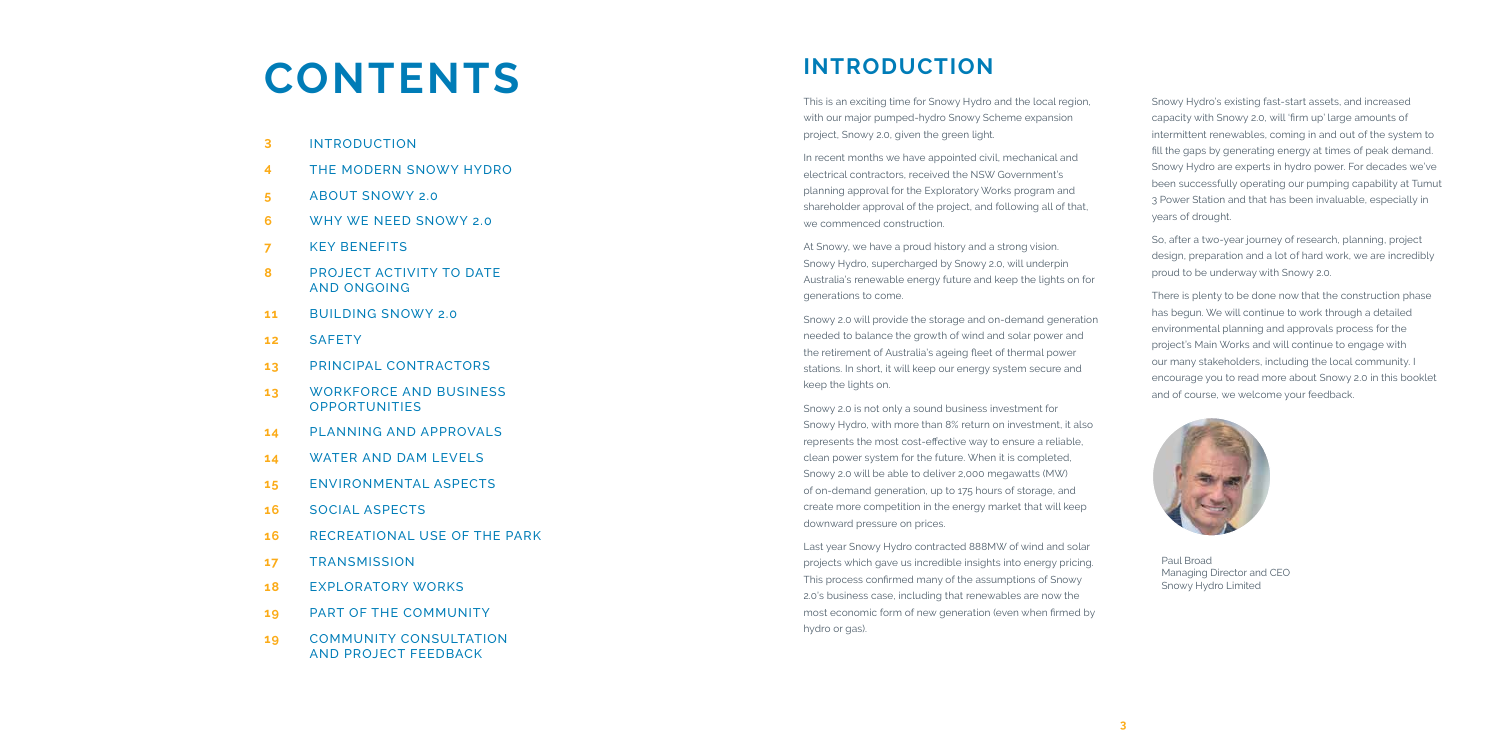The ability to store water and generate power on-demand means Snowy 2.0 can be 'switched on' very quickly. Snowy 2.0 will pump water using the excess electricity in the system at times of low demand. Then, when energy is needed most, the stored water will be used to generate electricity within minutes.

**For example, if the wind is blowing in the middle of the night when consumers are asleep, Snowy 2.0 can use the wind energy to pump and then store the water in the upper dam. When households wake up and the demand for energy soars, Snowy 2.0 can quickly generate energy for the grid.**

The first power produced from Snowy 2.0 is expected in late 2024-25, with progressive commissioning on the six units. Snowy 2.0's operating life is expected to be consistent with the Snowy Scheme's existing assets, which continue to operate reliably many decades after installation.

### **ABOUT SNOWY 2.0**

Snowy 2.0 is a major pumped-hydro expansion of the Snowy Scheme, which will significantly add to our existing energy generation and large-scale storage capabilities. Snowy 2.0 will increase the Scheme's generation capacity by 2,000MW. That's enough electricity to power 200 million LED globes at the same time. At full capacity, Snowy 2.0 will provide large-scale energy storage of 175 hours, or enough to power three million homes for a week.

We have a current generation capacity of 5,500 MW and offer energy insurance and other products that provide supply security and price certainty to customers in the energy market. The project links two existing Scheme dams, Tantangara and Talbingo, through tunnels and an underground power station with pumping capabilities. Hydro-power will be generated by falling water spinning Snowy 2.0's giant reversible turbines, which can also pump water in the opposite direction.

Snowy 2.0's pumping capabilities work in a 'closed' system – water is recycled between the upper dam (Tantangara) and lower dam (Talbingo) so the same water can be used to generate power more than once, making the most of available water. Snowy Hydro already has pumped-hydro capabilities at the Tumut 3 Power Station - it is proven technology used across the world.

## **THE MODERN SNOWY HYDRO**

Snowy Hydro is a dynamic energy company supplying electricity to more than one million homes and businesses. Since the days of our pioneering past, Snowy Hydro has grown into the fourth-largest retailer in the energy market.

Snowy Hydro operates the Snowy Mountains Hydro-electric Scheme (nine power stations including pumped storage at Tumut 3 Power Station and Jindabyne Pumping Station), along with other power assets across New South Wales, Victoria and South Australia.

Snowy Hydro also owns the electricity and gas retail companies Red Energy and Lumo Energy, and the utility connections business, Direct Connect.

We are leaders and innovators in renewable energy. Snowy Hydro has signed contracts for 888MW of generation from eight wind and solar projects and started construction of Snowy 2.0. These are exciting additions to our energy portfolio and they will help meet future energy needs in a changing and increasingly lower emissions economy.

**We are committed to continuing to grow our portfolio of assets, to maximise competition in the National Electricity Market and deliver more value to consumers.** 

## snowyhydro









Computer-generated graphic of a tunnel boring machine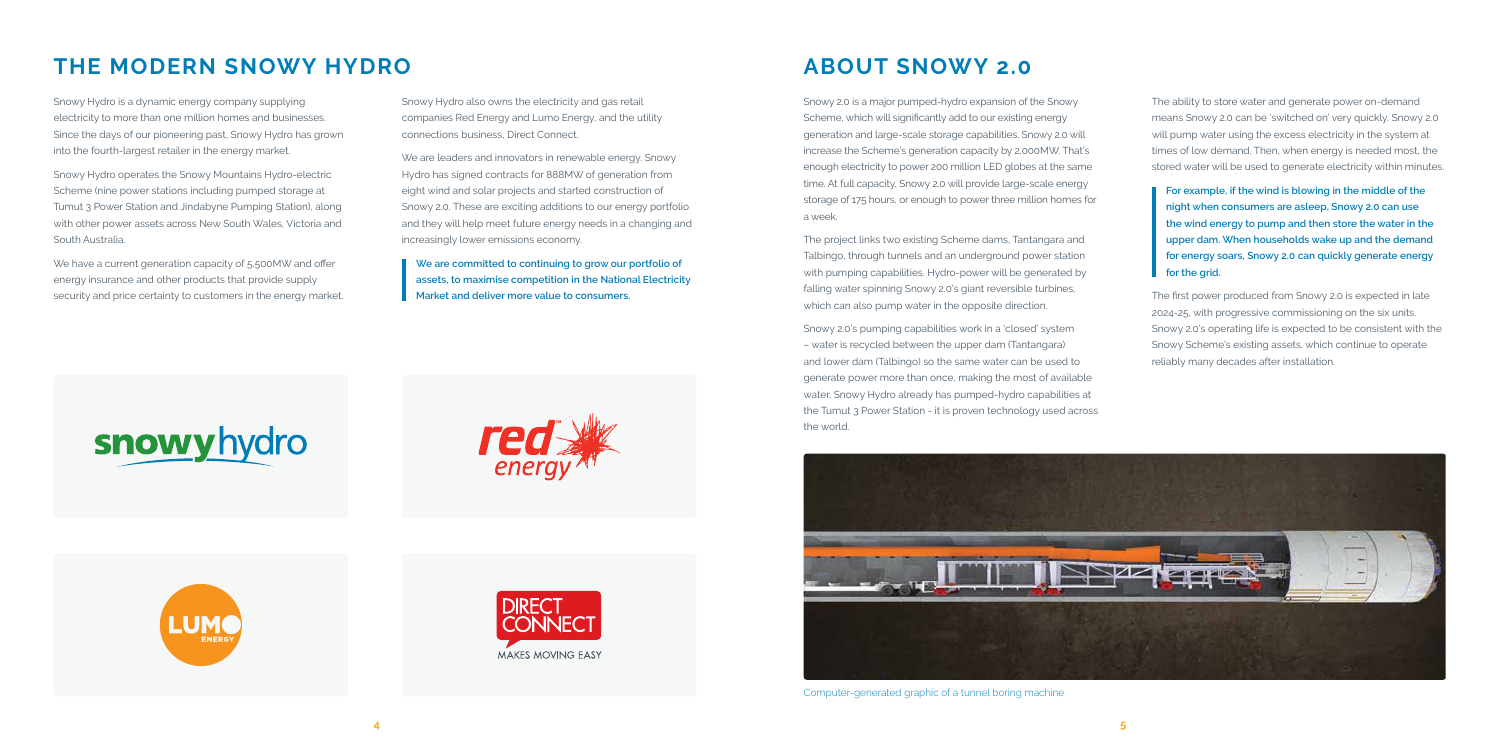

- **System security and reliability** large amounts of ondemand energy generation that can respond within minutes to changing market needs.
- **Lower energy prices** adding more energy supply puts downward pressure on future energy prices.
- **Cost effective large-scale storage** modelled at \$25-35 per MWh (compared with batteries at \$195-254 per MWh).
- **Supporting renewables**  Snowy 2.0 will physically and financially 'firm' renewables so they can enter into reliable supply contracts.
- **Scale and central location** Snowy 2.0 will be located between the major load centres of Sydney and Melbourne and central to planned renewable energy zones.
- **No changes to water** Snowy 2.0 utilises two large, existing dams. There is no change to the Snowy water licence, or releases for downstream water users or environmental flows.
- **Less emissions**  provision of large-scale storage for zeroemission renewable energy sources.

While Snowy 2.0 is a significant expansion of the Snowy Scheme, the future NEM will need much more storage. In decades to come, Snowy 2.0 alone will not be enough – other pumped hydro projects, commercial and household batteries and demand management will all have a role to play.



#### **WHY WE NEED SNOWY 2.0**

The Snowy Scheme, with its 16 major dams, already has the capability to store huge amounts of energy. While this is sufficient for the current National Electricity Market (NEM), it will not be enough as we transition to a lower emissions economy. The NEM covers New South Wales, Australian Capital Territory, Queensland, Victoria, South Australia, and Tasmania.

The supply of electricity in the future will be increasingly generated by renewable sources such as wind and solar, as coal-fired power plants progressively retire. The characteristics of renewables mean that supply doesn't always match demand, for example when there is no wind or sunshine.

Snowy 2.0 and its fast-start, clean hydro-power and largescale energy storage will transform intermittent energy into reliable energy so it's available on-demand, when customers need it. Snowy 2.0 will manage system instability by working in combination with wind and solar, creating 'firm' reliable and affordable energy for Australian businesses and households.

Snowy 2.0's added supply of generation will create extra competition in the NEM to help lower energy prices. It will support renewables and increase the efficiency of the NEM by buying surplus energy from the new renewable plants, storing it as water (potential energy) in the upper dam and releasing it when electricity demand is high.

The water storage not only 'firms up' intermittent wind and solar energy, it ensures the stability and reliability of the NEM even during prolonged weather events, such as wind or solar 'droughts'. Snowy 2.0, along with the existing Snowy Scheme, will more efficiently deliver electricity to the major load centres of Sydney and Melbourne at times of high demand.

The cost and zero emission advantages of renewable energy can only be realised if a sufficient amount of energy from these intermittent renewable energy sources can be stored for later use when required.

Snowy 2.0 is the least cost, large-scale energy storage solution for the NEM as the economy decarbonises, according to independent economic analyses prepared by leading financial and economic consultants, Marsden Jacob Associates.

If Snowy 2.0 is not built, the likely alternative to meet the needs of the market is a combination of gas peaking plants paired with commercial-scale batteries. This option would cost at least twice as much as building Snowy 2.0.

#### **KEY BENEFITS**

City skyline Tumut 3 machine hall floor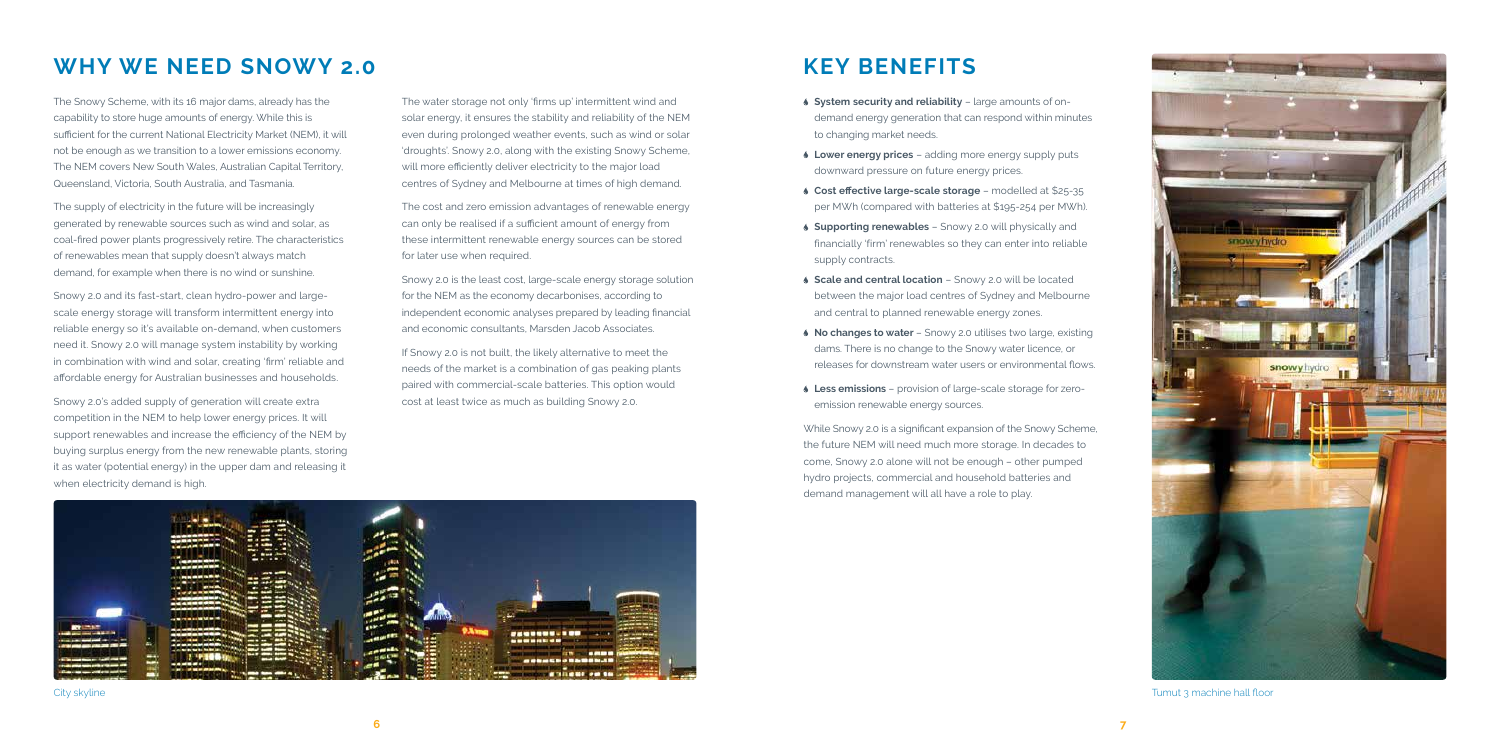

Drilling activity in the Snowy Mountains **Example 2018** National Park. Control of the Snowy Mountains Activity in the Snowy Mountains and Park.

## **PROJECT ACTIVITY TO DATE AND ONGOING**

Snowy 2.0 is now underway, having been approved by Snowy Hydro's Board of Directors and its Shareholder. Following planning approval by the NSW Government, Exploratory Works have begun in the Lobs Hole area of Kosciuszko National Park (KNP). More information about these works can be found on page 18 of this booklet.

Since we announced Snowy 2.0 in March 2017, significant work has been carried out in a range of areas.

Project activities have included:

- Geotechnical drilling program to collect information about the geology of the tunnel alignment and at key sites.
- Extensive stakeholder and community consultation.
- ♦ Detailed project design work by Snowy Hydro and expert civil, and electrical and mechanical companies.
- **Progressing through the planning approvals process,** including prepraring comprehensive Environmental Impact Statements.
- Sourcing project funding.
- Working with the Australian Energy Market Operator and other stakeholders on the Integrated System Plan for the future transmission needs of the NEM.
- Appointment of principal contractors to carry out the civil, and electrical and mechanical work.

In 2018, Snowy 2.0 was recognised as Critical State Significant Infrastructure (CSSI) by the NSW Minister for Planning, under the Environmental Planning and Assessment Act 1979 (NSW). The CSSI declaration is a framework that sets out the robust environmental assessment and approval process required for the Snowy 2.0 project. Construction of Snowy 2.0 Main Works can only begin when the relevant environmental approvals are in place.



#### SOUTHERN SNOWY-MURRAY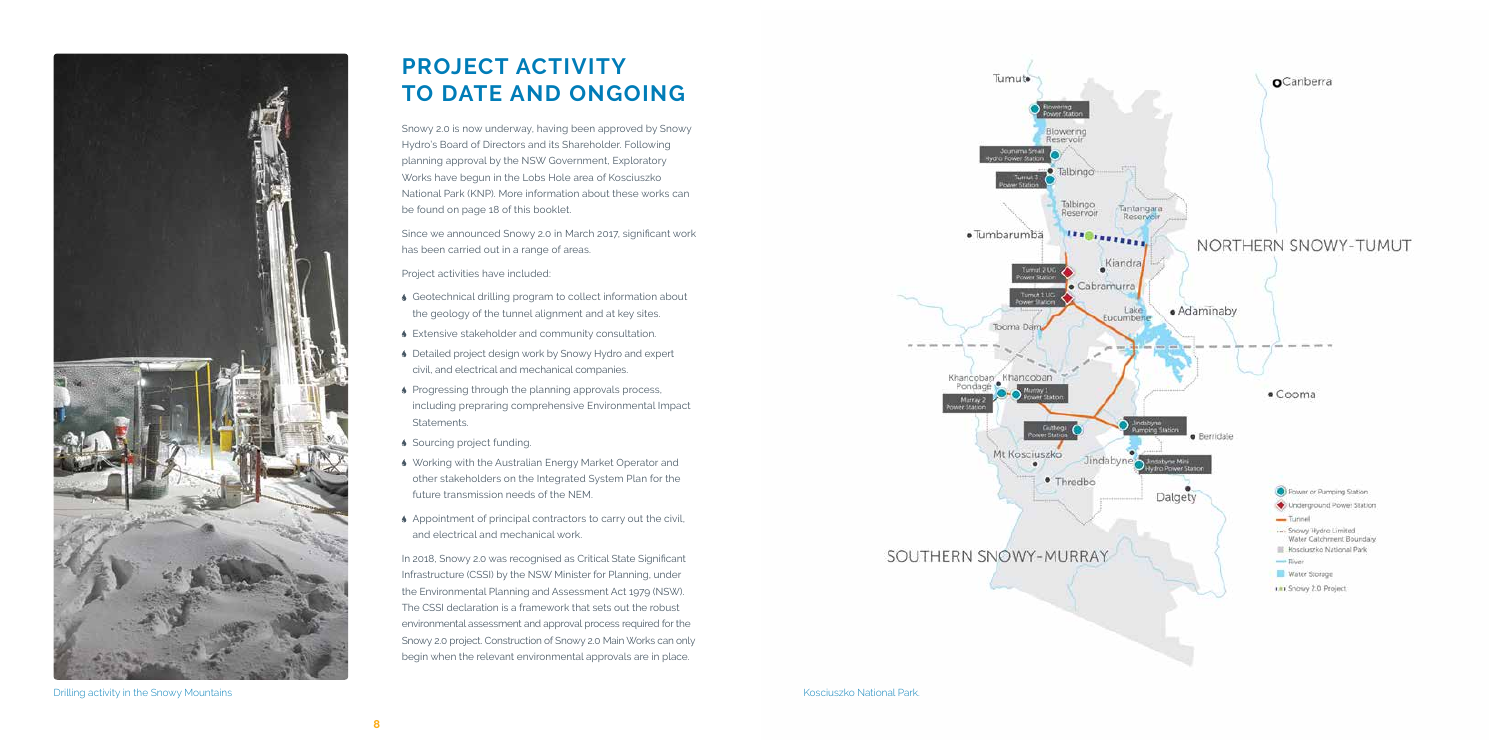The project will involve underground excavation and tunnelling works between Tantangara and Talbingo dams to depths of up to one kilometre. There will be surface works in several locations including intake-outlet structures at Talbingo and Tantangara dams, surge shafts and tunnel portal sites. A number of supporting works are also required, such as establishing or upgrading access roads, and electricity connections to construction sites.

#### **CONSTRUCTION**

About 27km of power waterway tunnels will be constructed to link Tantangara and Talbingo dams. The tunnels are about 10m in diameter and entirely concrete-lined to ensure construction safety, operational longevity and low maintenance. Intake and outlet structures will be constructed at both dams.

The power station complex will be located approximately 800m underground. Two main caverns will be excavated:



- Machine hall approx. 240m (long) x 50m (high) x 30m (wide).
- Transformer hall approx. 200m (long) x 50m (high) x 20m (wide).

**direct and indirect and indirect jobs over the life of the project. enough energy to power 200 million LED light globes** 

## 200<sub>MW</sub> **of energy**

Six galleries run between the two halls and carry cables that connect the generators with the transformers.

To reinforce the structure, rock bolts of 15 to 20m in length will be drilled into the rock at the top and sides of each cavern. Up to three tunnel boring machines, as well as drill and blast techniques, will be used for tunnelling and excavation.

#### **MECHANICAL AND ELECTRICAL**

The power station will house six reversible Francis pump-turbine and motor-generator units. Three units will be synchronous (fixed) speed and three will be asynchronous (variable) speed. The units will be arranged in the power station in alternating order. There will be a single inclined pressure tunnel that is concrete-lined and will divert water into six steel-lined penstocks (the tunnels that feed water into the generating units).

**UP TO BUILDING SNOWY 2.0**

**About 8,000 shipping containers of equipment and materials are needed for Snowy 2.0.**

> **More than 135,000 concrete segments will line the tunnels.**

> > **Tunnel diameter of 10m is as high as a threestorey building.**

**The generator will spin up to speeds of 500rpm, in less than 70 seconds.**

600

will be bought for the

project

**About 2.2 million meals will be served a year during peak construction.**

Ø



**Up to 175 hours of large-scale energy storage at full capacity.**



Project cross-section illustrating Snowy 2.0's generating and pumping capabilities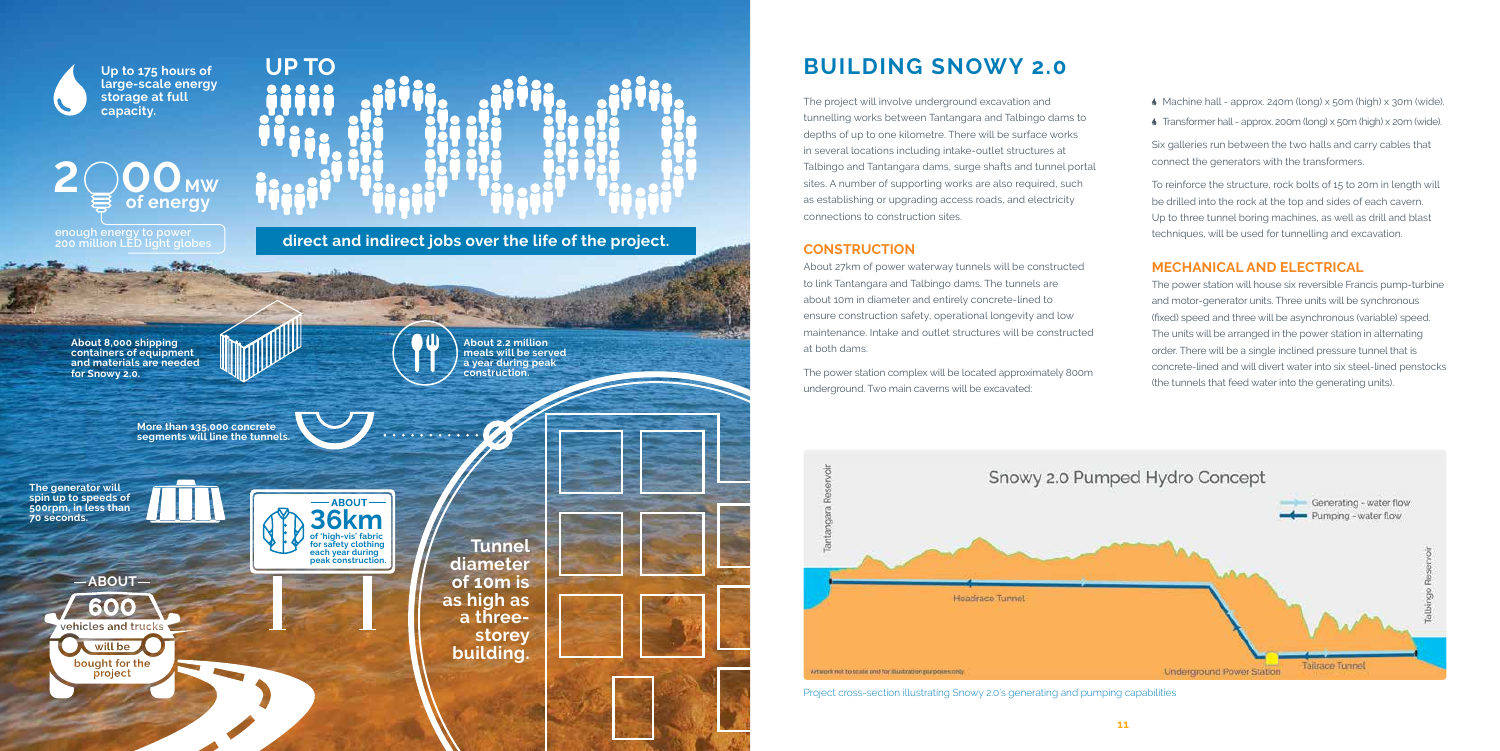#### **WORKFORCE AND BUSINESS OPPORTUNITIES**

#### **PRINCIPAL CONTRACTORS**

#### **SAFETY**

We expect Snowy 2.0 will bring many benefits to the Snowy Mountains region. These include opportunities for local businesses, improvements in local infrastructure and increased economic activity. Many community members have told us they would like to become involved in Snowy 2.0, joining the more-than 50 local businesses and contractors which have already contributed.

A workforce plan is being developed incorporating opportunities for local businesses, employment and training, along with implementation of an Australian Industry Participation plan.

A Snowy 2.0 Business Directory has been established to help Snowy Hydro and the principal contractors understand what technical capabilities, equipment, services, and skills are available from businesses across the region, and to maximise local opportunities.

#### To register your company's interest, visit: **snowyhydro.com.au/our-scheme/snowy20/ businessopportunities/**

The Snowy 2.0 workforce will grow from a small base in year one, to around 2,000 at peak times. The principal civil contractor, Future Generation, will be responsible for hiring the project workforce.

These directly-employed workers will be engaged on a fly-in, fly-out basis and accommodated in self-contained temporary camps close to work sites for productivity and safety reasons.

In addition, it is anticipated there will also be a large number of jobs generated indirectly by Snowy 2.0, both regionally and beyond.

Australian and global experts in construction, engineering and hydropower have been appointed by Snowy Hydro as the principal contractors for Snowy 2.0, following an extensive and competitive tender process.

The civil works will be carried out by Future Generation – a partnership between Australian engineering and construction firm Clough and tunnelling and hydropower specialists Salini Impregilo.

- ◆ Storage products, which involve buying energy at low prices and selling at higher prices.
- Capacity products, which are a type of 'insurance' to provide price certainty to NEM participants, including generators and retailers, protecting them from price shocks.
- Firming products, where Snowy Hydro offers contracts that take an intermittent energy source such as solar or wind, and convert it into a 'firm' source of electricity with large-scale storage and on-demand energy generation.
- Retail diversification, which enables Snowy Hydro to supply capacity to its residential and commercial customers whose maximum demand for energy occurs at varying times of the day.

Voith Hydro, the electrical and mechanical contractor, will deliver the latest hydro-generation technology in the new Snowy 2.0 power station.

Australian company Leed Engineering and Construction has been awarded the contract for Exploratory Works preconstruction activities and roads.

We will not compromise safety on any aspect of the project, including schedule. Before appointing principal contractors to Snowy 2.0, exhaustive due diligence was undertaken to ensure their safety systems, performance and processes were of the highest standards.

#### **PROJECT COST AND BUSINESS CASE**

The project's construction cost remains in line with the figures from the 2017 Feasibility Study. The base contract cost is \$4.5 billion in real dollars, with fixed cost escalation over the six-year life of the project.

The business case for Snowy 2.0 is robust and reflects the ability of Snowy Hydro to fund the project on its own balance sheet. In response to Snowy Hydro's proposal to utilise retained earnings to fund the project, the Shareholder will make an equity investment of \$1.38 billion from 2020. Snowy Hydro will continue to pay shareholder dividends throughout the construction period and will fund the project through a combination of internally-generated cash flow and bank funding.

Snowy 2.0 is projected to provide a rate of return to Snowy Hydro of more than 8% and builds on the company's successful business model, which incorporates four distinct revenue streams:

For more detailed information about the Snowy 2.0 business case visit **snowyhydro.com.au/our-scheme/snowy20/**



Computer-generated graphic of the Snowy 2.0 power station

Safety is, and always will be, the number one priority for Snowy Hydro. Our safety vision and high expectations for the management of all safety risks will be adopted by all those working on the Snowy 2.0 project.

Snowy Hydro and all contractors on the project are committed to continuously monitoring and improving safety standards. We are also committed to sharing any safety learnings and improvements with the wider industry.



Staff at a Snowy 2.0 investigative drill site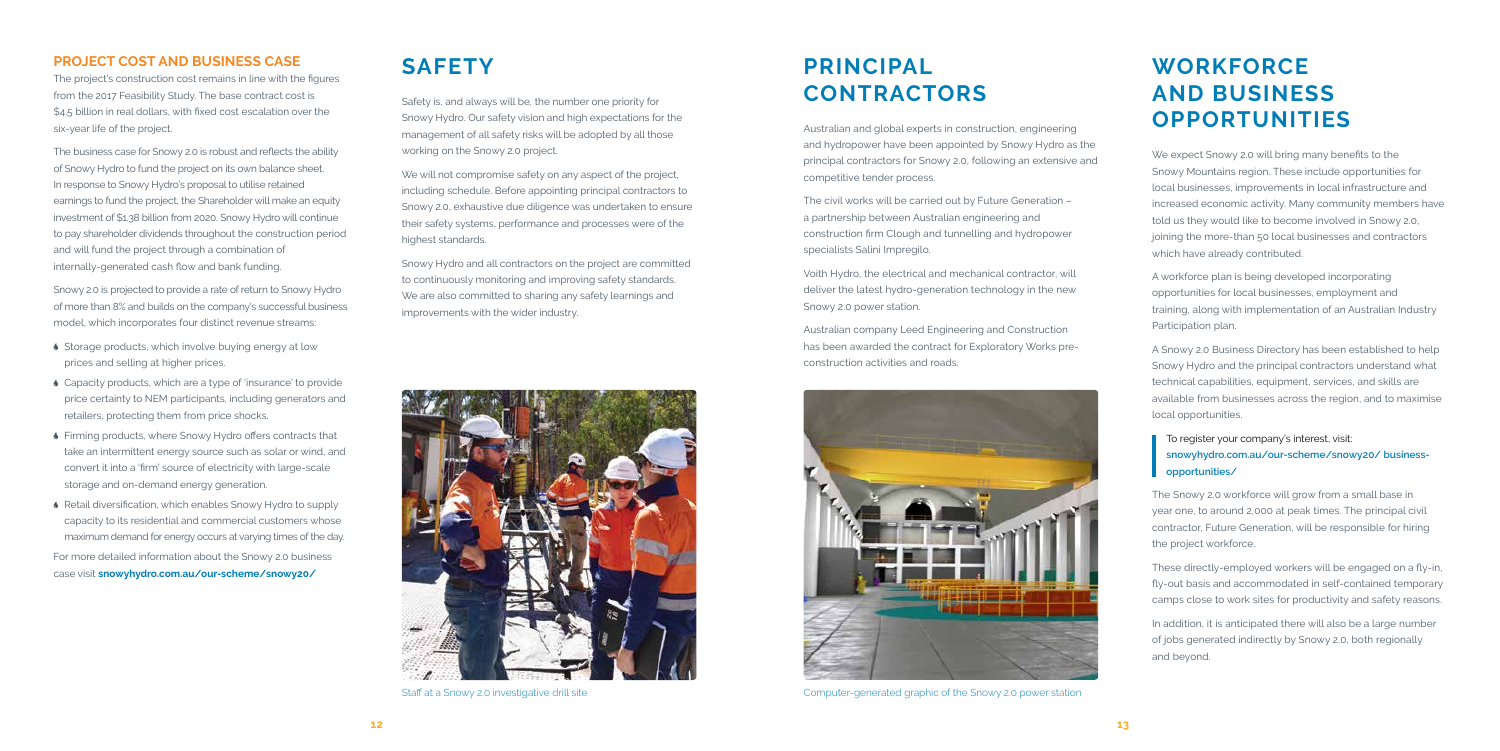

#### **ENVIRONMENTAL ASPECTS**

Based on the proposed construction methodology and operational characteristics of Snowy 2.0, a range of potential environmental impacts is likely to be associated with the works.

These will be subject to a thorough investigation through the EIS process and appropriate measures will be developed to avoid, reduce and mitigate potential impacts.

For example, the studies conducted for the Exploratory Works EIS identified changes to the project plans that improved environmental outcomes and which were adopted (such as changing access roads to avoid impacts to flora and fauna).

There will be broad-scale environmental benefits from Snowy 2.0 through its long-term displacement of carbon-intensive energy generation, while at a localised level, impacts from surface works will be avoided where possible and minimised and offset through positive management actions.

Following construction, land that has been disturbed will be rehabilitated to ensure a safe and stable environment and to meet our development approval requirements. There are opportunities to positively offset any unavoidable local impacts for the benefit of the local environment.

Snowy Hydro will provide offset funding of \$10.5 million as part of the Exploratory Works conditions of approval. The NSW Government has allocated this offset funding to National Parks and Wildlife Service (NPWS), to support environmental and recreational initiatives in KNP.

We're working with NPWS to identify opportunities for habitat improvement and catchment health works that will have a direct, positive benefit to the park's biodiversity and ecological processes.

Cabramurra Lookout

#### **PLANNING AND APPROVALS**

Snowy 2.0 is subject to a comprehensive, well-established and transparent planning and environmental approvals process. The approvals process for Snowy 2.0 Main Works is now underway and only once the relevant approvals are in place can construction of these main project works begin.

As a NSW Government CSSI-declared project, there is a clear and rigorous planning approval pathway that Snowy 2.0 must follow.

It includes preparation of comprehensive Environmental Impact Statements (EIS), addressing the project's environmental, social and economic impacts.

Members of the community have an opportunity to review the EIS and make submissions during the public exhibition period.

After reviewing submissions, Snowy Hydro will prepare a report that responds to the issues raised. The EIS and final reports are considered by the Department of Planning and Environment when making an assessment and recommendation to the NSW Minister for Planning.

Approval from the NSW Minister for Planning and the Commonwealth Government, under the Environment Protection and Biodiversity Conservation Act 1999 (Cth), is required for Snowy Hydro to start the main project works.

The Snowy 2.0 Main Works EIS is currently being prepared and will be submitted during 2019.

#### **WATER AND DAM LEVELS**

The Snowy Scheme operates under a strict water licence issued by the NSW Government. Snowy 2.0 will not in any way impact on Snowy Hydro's continued compliance with the water licence.

There will be no change to Snowy Hydro's water release obligations from both the Murray and Tumut developments, and no change to environmental release obligations. Therefore, Snowy 2.0 will not have any impact on downstream water users or environmental flows.

Snowy 2.0 will also be less affected by water inflows, so it will be less impacted by droughts. Snowy 2.0's pumping capabilities work in a 'closed' system - water is recycled between the two dams so the same water can be used to generate power more than once, making the most of available water.

It will also provide Snowy Hydro with more options to manage inflows and water shortages over the long term. Snowy Hydro will continue to operate Tantangara and Talbingo dams within existing Scheme operational and regulatory requirements, including the established operating target storage levels.

This means that the maximum and minimum operating levels of the two dams will not change due to Snowy 2.0. It is possible that the frequency of water level changes will increase as water is cycled between Tantangara and Talbingo.



Tantangara Dam and Reservoir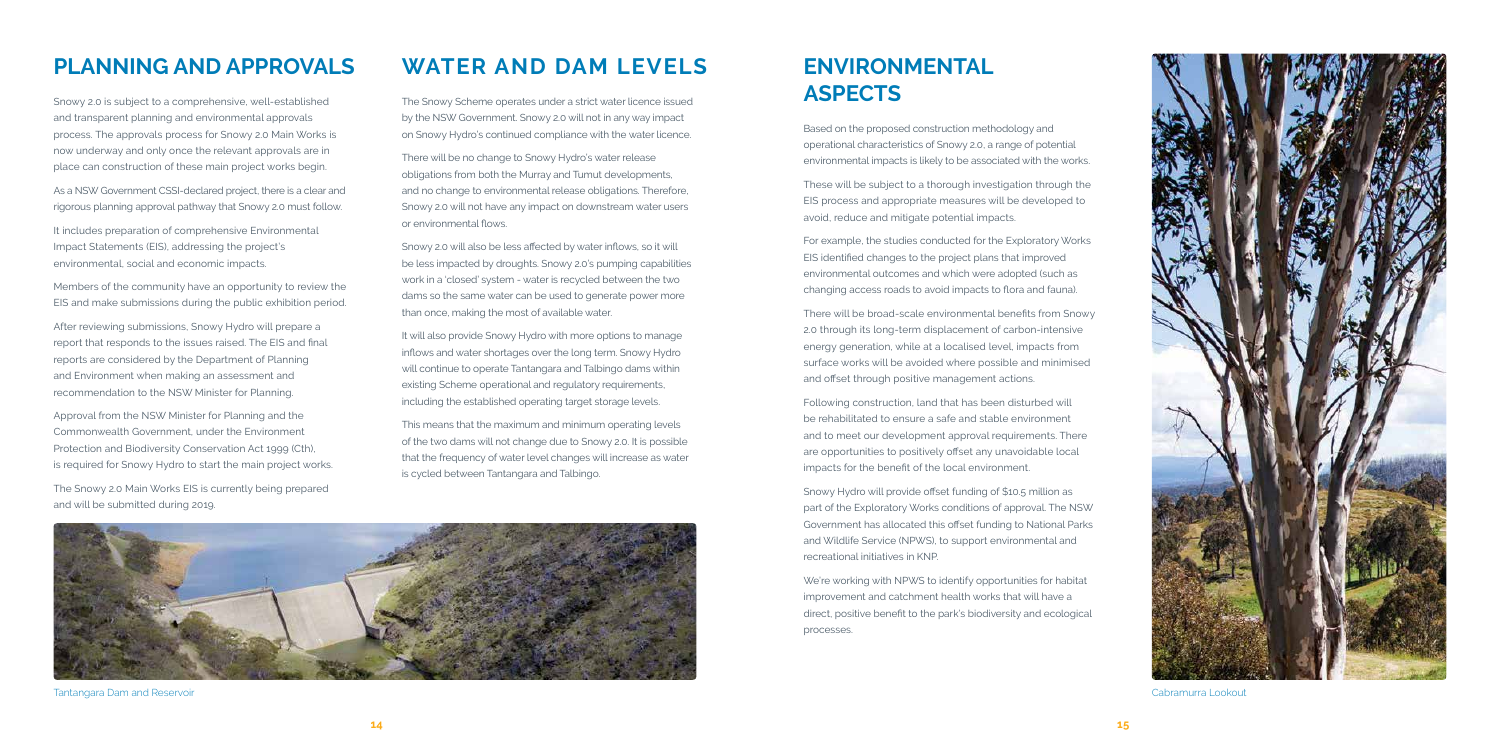### **SOCIAL ASPECTS RECREATIONAL USE**  As part of the EIS process, Snowy Hydro is undertaking a **OF THE PARK**

thorough Social Impact Assessment to evaluate the potential opportunities and impacts of the project for local communities and infrastructure, such as traffic, emergency services and training facilities.

Any potential impacts will be addressed and managed according to strict Government guidelines throughout the project and beyond. Snowy Hydro is working closely with local councils, NSW Government agencies and the local community so that project benefits become long-term gains and that Snowy 2.0 will leave a legacy for our local communities, just as the original Snowy Scheme did.

Snowy Hydro is aware of the recreational usage of KNP by tourists and locals alike. While we will do everything possible to minimise disturbances and impacts on recreational areas, due to the nature of the construction works and for safety reasons, public access will be restricted in some areas while works are underway. On completion, the project area will be rehabilitated and returned in good condition.



**16** Source: AEMO Victorian Annual Planning Report 2017 **17 17** Illustration showing existing and proposed solar/wind energy development and how they would relate to Snowy 2.0. This also shows how Snowy 2.0 connects to the main load centres north and south.

Talbingo Reservoir

## **TRANSMISSION**

The existing transmission network was built decades ago to carry energy from coal-fired plants to the market. However, our energy system is rapidly changing and new transmission routes are needed to connect new renewable generation projects and geographically-dispersed renewable energy zones to the network.

The Australian Energy Market Operator's 2018 Integrated System Plan proposes future upgrades to the shared transmission network that will facilitate the many renewable energy generation and storage projects that are planned or under construction, including Snowy 2.0.

There is growing recognition of the need to bring forward critical upgrades.



If new lines are built now, the existing Snowy Scheme could deliver 1,200MW more energy capacity to the NEM, in time to mitigate the impacts of the Liddell power station closure in 2022.

There is a long-standing regulatory framework in place to determine funding of these upgrades. Snowy Hydro (as a generator) does not own or operate the shared network, and for this reason, the cost associated with upgrading the shared transmission network has not been included in the Snowy 2.0 project costs.

However, the cost of the lines that are needed to connect Snowy 2.0 to the shared network will be funded by the project, as they are connection assets to be used solely by Snowy Hydro.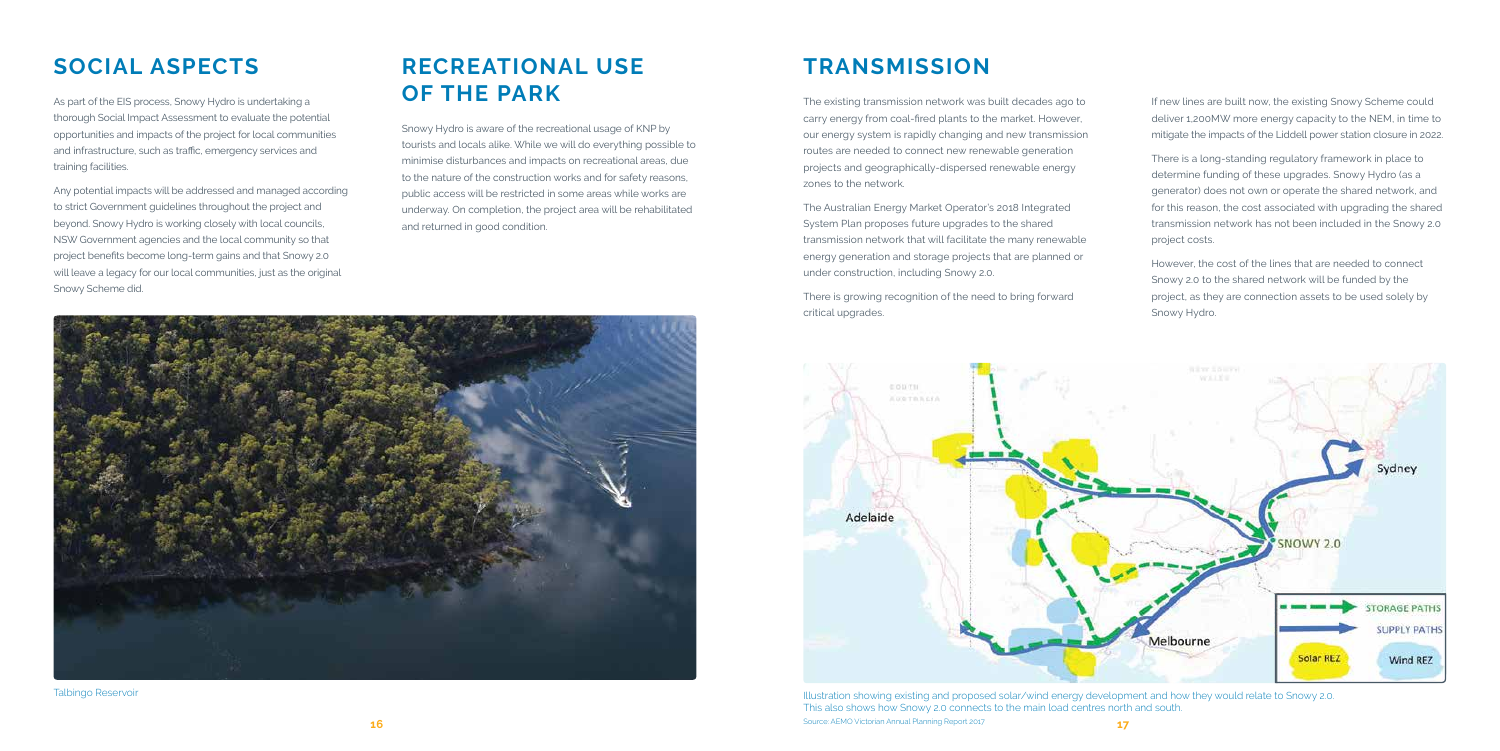### **SNOWY 2.0 EXPLORATORY WORKS**

Following a thorough and rigorous environmental assessment and approval process, the NSW Government approved the Snowy 2.0 Exploratory Works.

Exploratory Works are now underway in the Lobs Hole area of KNP, to gain a greater understanding of the underground geological conditions at the likely location of the power station.

While there have been geological investigations conducted from the surface, we have not explored the rock in-situ, at depth. During Exploratory Works, horizontal core samples will be taken deep underground so we can confirm the precise location and design of the underground cavern.

Finalising this aspect of the project will be one of our biggest challenges, so gathering additional geological data as soon as possible is critical.

Exploratory Works involve the upgrade and establishment of site access roads, excavation of an exploratory tunnel to the proposed site of the power station cavern, establishment of a construction compound and supporting infrastructure, and excavated rock management.

We are proud to be born and raised in the Snowy Mountains and for almost 70 years we've considered ourselves part of the community. Today, we employ 400 locals to manage the Snowy Scheme and are a major purchaser of local goods, products and services.

Access restrictions are being introduced to ensure the safety of the public and construction workers. **Lobs Hole Ravine Road** and the **Lobs Hole remote camping area** are now closed to the public.

For more information about Exploratory Works visit **snowyhydro.com.au**

#### **COMMUNITY CONSULTATION AND PROJECT FEEDBACK**





Snowy 2.0 ground-breaking ceremony at Lobs Hole Cooma



Snowy Hydro will continue to work closely with stakeholders and local communities to provide information about the Snowy 2.0 project and to seek feedback.

We've been out and about in the community hosting information sessions and seeking feedback in towns across the region – look out for the next series of community sessions. This program of engagement will continue throughout the life of the project.

You can also get in touch with us directly via:

| Email | snowy2.0@snowyhydro.com.au                                   |
|-------|--------------------------------------------------------------|
| Mail  | Snowy 2.0 Community Relations,<br>PO Box 332, Cooma NSW 2630 |
|       |                                                              |

**Phone** 1800 766 992

Snowy Hydro backs community organisations and local activities both big and small. We have a long track record of partnering with the community on a range of initiatives, including the Country Universities Centre Snowy Monaro, school nurse pilot program in Cooma and Tumut, Police Citizens' Youth Centres, Young Driver Training Program and the Clontarf Foundation. We invest millions of dollars in sponsorships and support about 40 local events throughout the Snowy Mountains region every year.